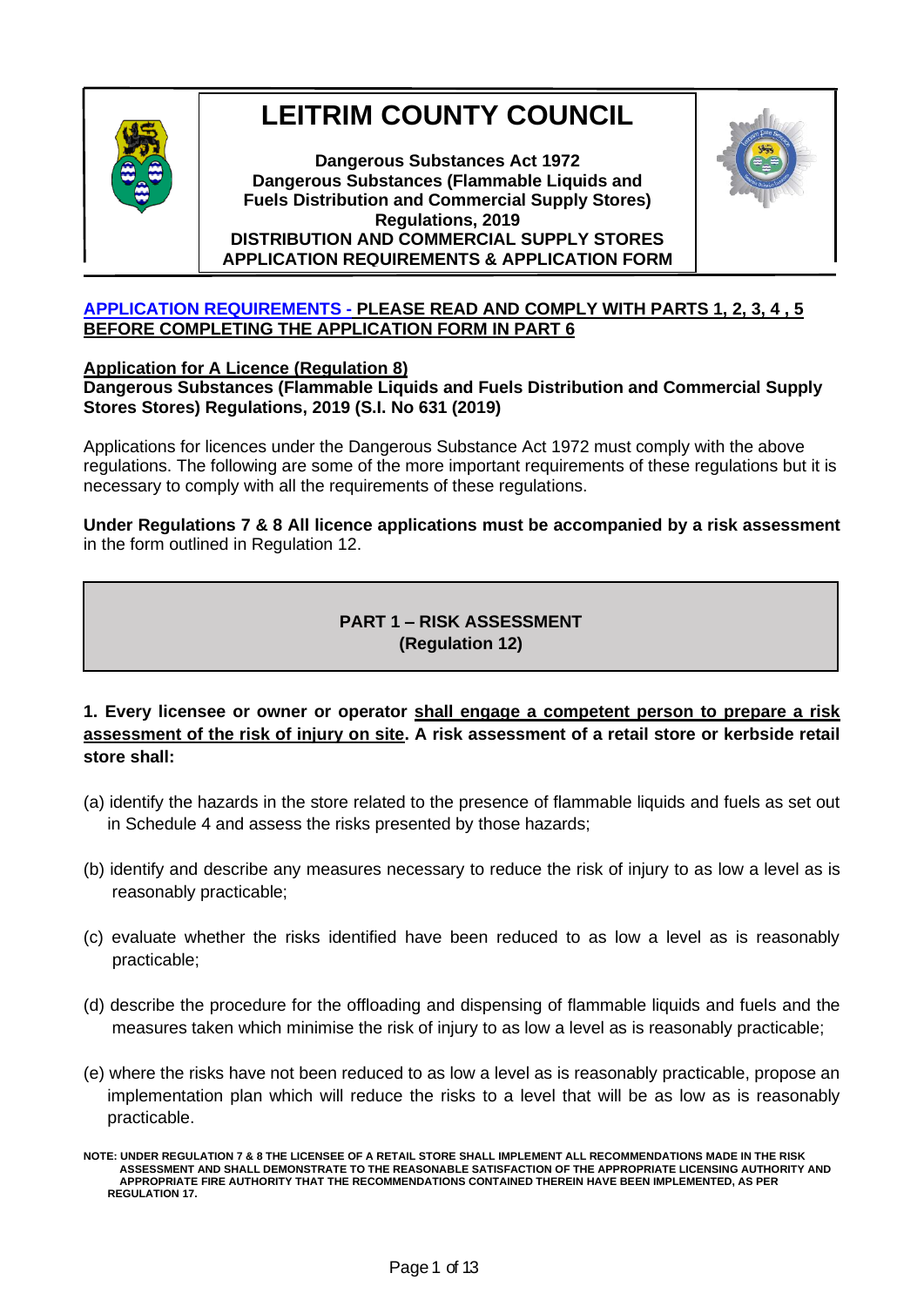## **PART 1 – RISK ASSESSMENT (continued)**

## **2. Matters to be included in Risk Assessment of a Flammable Liquids Fuels Distribution and Commercial Supply Stores (Regulation 12 & Schedule 4)**

The following list is not exhaustive but sets out the minimum aspects, all of which must be addressed in any risk assessment to be undertaken by a competent person and submitted to the appropriate licensing authority relating to an application for a first, amended, renewal or transfer of a licence or Certificate of Operation under the Dangerous Substances (Flammable Liquids and Fuels Distribution and Commercial Supply Stores) Regulations, 2019.

## 1. General operation of site:

- a. Boundary security
- b. Fuel delivery frequency and time
- c. Delivery area assessment
- d. Loading Rack construction
- e. Loading and unloading areas
- f. Separation distances from boundaries and stationary ignition sources
- g. Paved area/drainage run-off/spill receptor and interceptor provisions
- h. Truck turning movement
- i. Truck parking stands (overnight)
- j. Sensitive receptors in the vicinity of the store
- k. Wet-stock control
- l. Management and staff/authorised person training
- m. Historical incidents at this site

#### 2. Fuels/Tanks/Pipes:

- a. Nature and volumes of fuels to be stored
- b. Storage tanks assessment (this is not an exhaustive list):
	- i. Age and condition of the underground fuel tanks
	- ii. Gantry
	- iii. Overfill prevention
	- iv. Prevention of spills when filling underground tanks
	- v. Tank construction and installation specifications
	- vi. Tank in-take fill rates/out-loading withdrawal rates/vent-in breathing and out-breathing rates
	- vii. Separation distance between tanks
	- viii. Size of bund(s) provided and maintenance of bund(s)
		- ix. Bund integrity
		- x. Extent of over-topping
		- xi. Details of tertiary containment, if any
- c. Pipework assessment
- 3. Emergency response:
	- a. Firefighting plan
	- b. Evacuation plan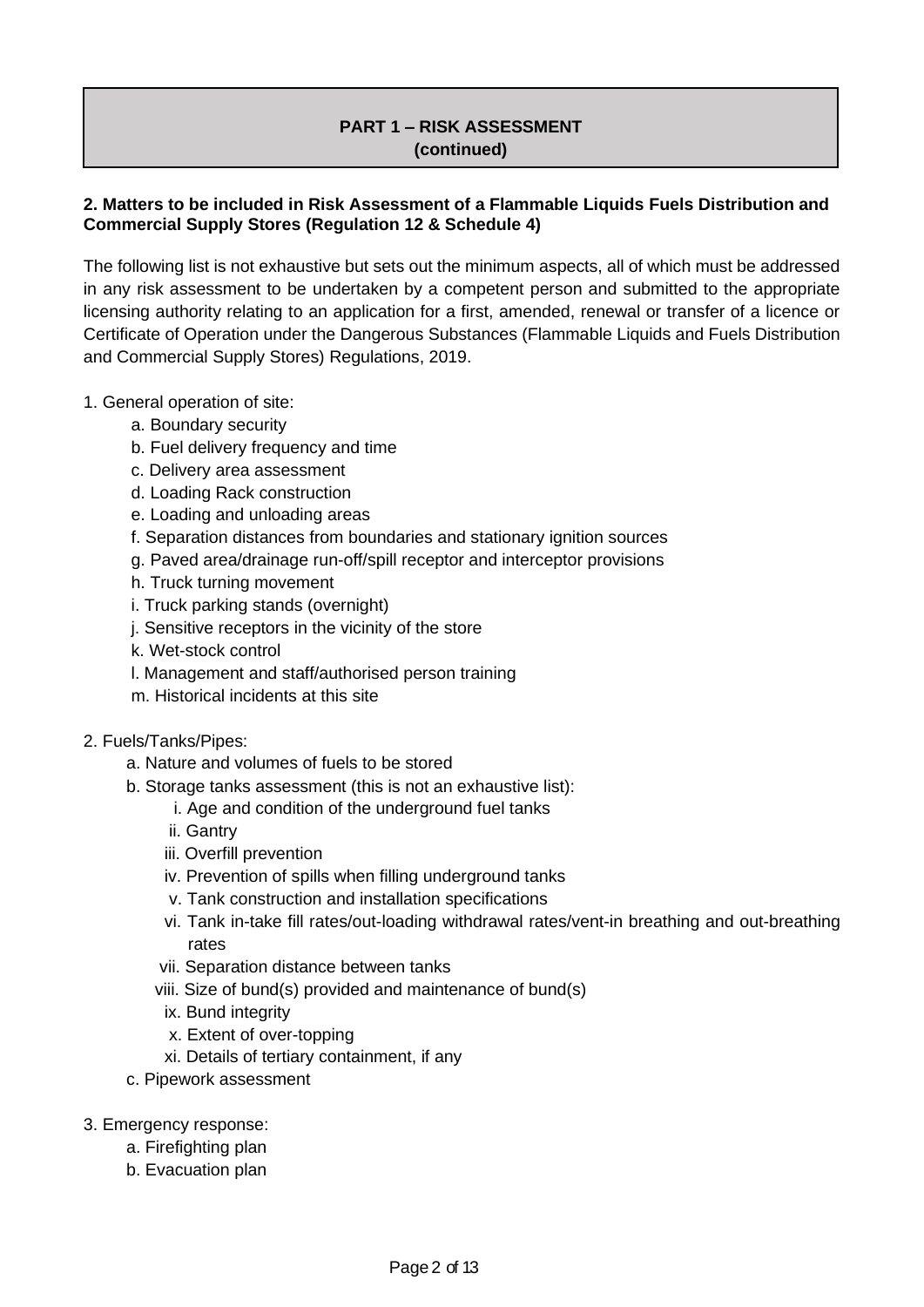A risk assessment is also expected to include gap analysis with current good practice and a programme to close the gap.

**Note –** An Explosion Protection Document must be prepared in conjunction with the risk assessment (See 3 below).

**3. Explosion Protection Document -** In accordance with Part 8 of the Safety, Health and Welfare at Work (General Application) Regulations 2007, a risk assessment and a separate explosion protection document must address the potential risks to employees from explosive atmospheres and a classification of the hazardous zones that arise within the site. Only equipment which has been specifically approved for use in hazardous zones can be used in these areas i.e. all electrical equipment such as dispensers, cameras, lights, speakers etc must be either located outside the hazardous zones or be specifically approved for use in that category of hazardous zone ( in accordance with S.I. 230 of 2017).

An EPD is an Explosion Protection Document which contains the findings of a risk assessment of any work activity involving flammable/or explosive atmospheres. It may be incorporated or at least referenced in the Safety Statement, be part of other risk assessment documentation.

It must detail:

- Technical or organisational measures so as to reduce or prevent the risk of explosions (as set out in Schedule 2) and measures used to mitigate the effects of an explosion.
- The operation of early warning devices.
- Training instruction and supervision given to workers who work in places where an explosive or flammable atmosphere may occur.
- Operational procedures, maintenance, operation of permits to work, and co-ordination between employers.
- Classified places (according to Schedule 1) where explosions may occur called hazardous zones and detail marking of areas as well as location (including a drawing of the filling station site marking out these hazardous zones).
- Means of escape in the event of an explosion.
- The properties of substances that present an explosion hazard.
- Selection and use of suitable equipment for use in hazardous zones including certification and calibration documents.
- Equipment used that is CE marked and in compliance with SI No 230 of 2017 European Union (Equipment and Protective Systems for use in Potentially Explosive Atmospheres) Regulations 2017 (the ATEX product Regulations).
- How often the EPD is reviewed and when is it due to be reviewed again.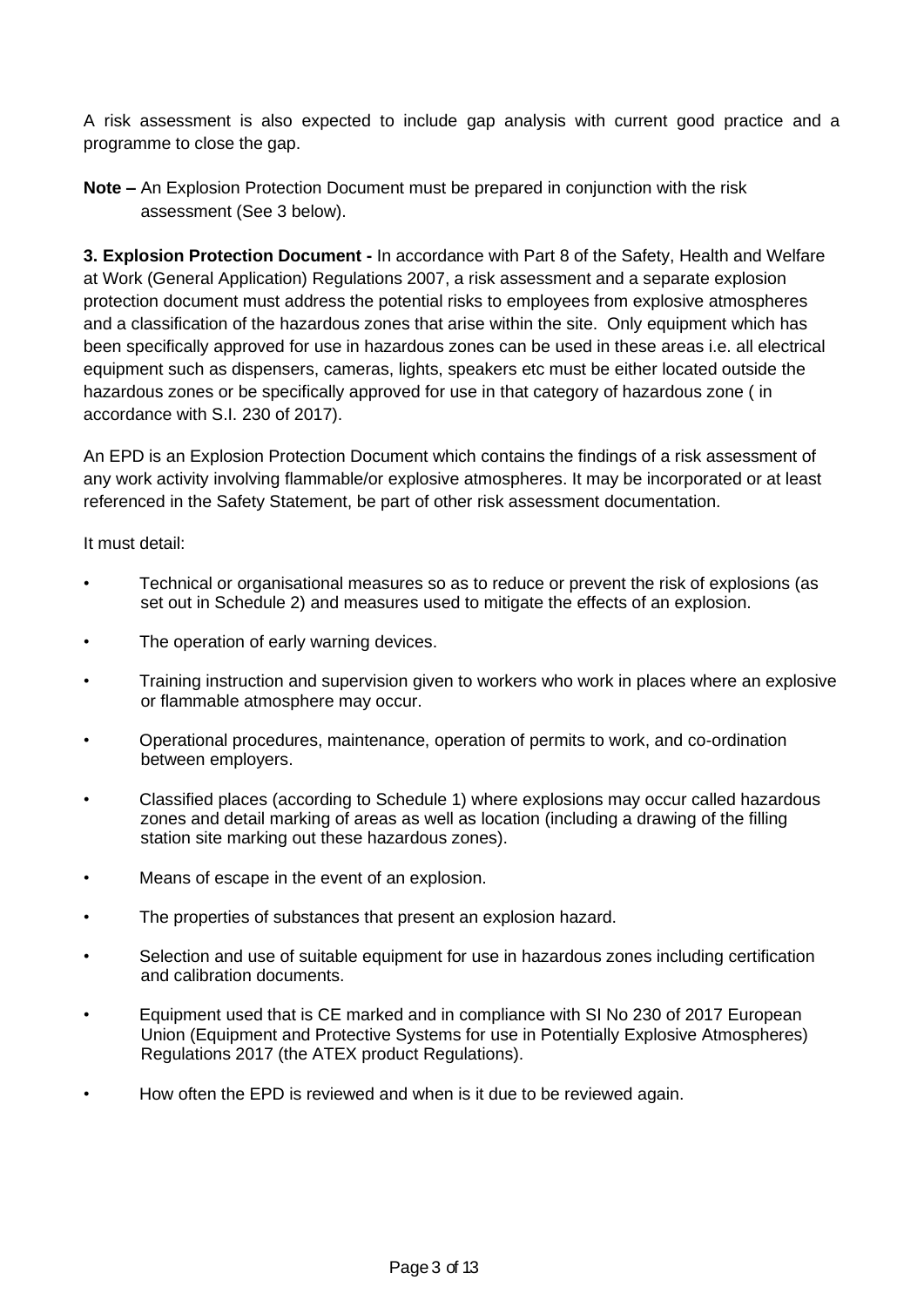#### **4. Certificates and other mandatory documents to be submitted:**

- a. Petrol Vapour Recovery Certificate
- b. Electrical Safety Certificate (See Appendix 1 of Application Form)
- c. Dispensing Equipment Inspection Certificate (See Appendix 2 of Application Form)
- d. Written Declaration for Compressed Natural Gas (if applicable) Provide written declaration that the applicant is in full compliance with the requirements of the Gas (Interim) (Regulation) Act 2002 (No. 10 of 2002) and the Electricity Regulation Act 1999 (No. 23 of 1999). This applies where an applicant for a licence proposes to store Compressed Natural Gas on any property to which the licence relates.
- **Note:** The new Regulations will require that anyone seeking a Dangerous Substances licence for a site on which CNG is co-located must ensure that an approved safety case from the Commission for Regulation of Utilities (CRU) is already in place when applying for a licence to a licensing authority.
- e. Fire Safety Certificate.

#### **PART 2 - DRAWINGS AND CERTIFICATION (Regulation 12 & Schedule 5)**

Applications for licences under the Dangerous Substance Act 1972 must comply with the above regulations. The following are some of the more important requirements of these regulations but it is necessary to comply with all the requirements of these regulations.

Every application for a first licence (or for the renewal of a licence continued in force under Section 8 of the Act) shall –

- a) Extract from an **Ordnance Survey Map** (3 copies) to a scale of not less than 1:2500 with the boundaries of site marked in red (Ordnance Survey maps should be stamped originals or be copies showing a copyright licence number). The map should be marked and coloured so as to clearly identify;
	- the site or proposed site (including the boundaries, which shall be marked in red) of the store
	- the surrounding district or area for not less than a distance of 1 kilometres in all directions, and
	- the north point on the plan.
- b) **Site layout plan** (3 copies) to a scale of not less than 1:100 marked and coloured so as to clearly identify–
	- i. the site (including the boundaries, which shall be marked in red) of the store
	- ii. the north point on the plan,
	- iii. above-ground or underground storage tank, (with the quantity of petroleum to be kept in each)
	- iv. Retaining enclosure
	- v. container store or container compound,
	- vi. Opening store or opening compound
	- vii. loading or unloading location,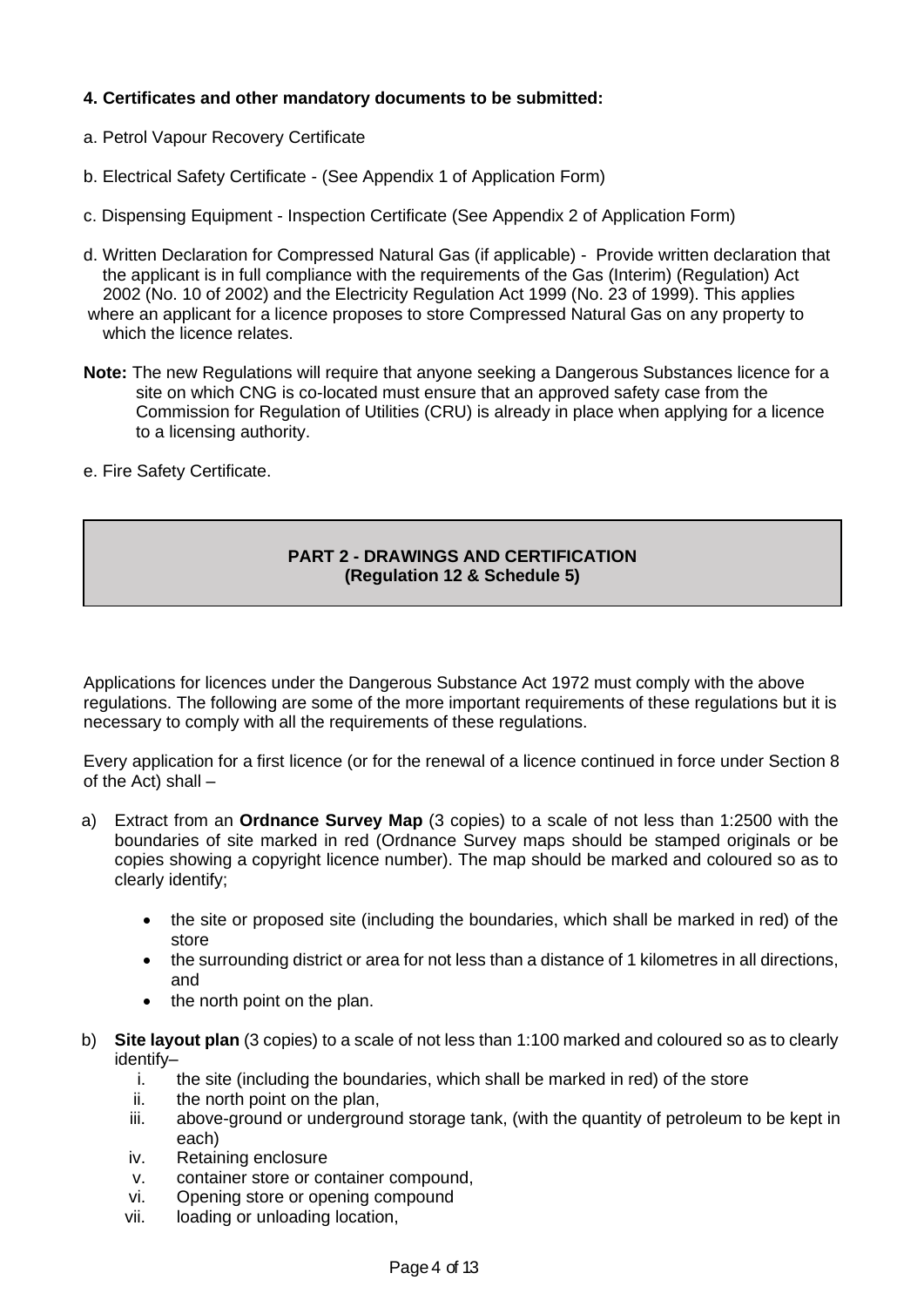- viii. filling or fuelling location, ventilating pipe opening,
- ix. pipeline, surface water drainage system including piped water and open drain
- x. building or similar structure (including cellars or basements) within 16 metres of any hazardous area
- xi. road or railway line
- xii. fire main (if any)
- xiii. security fence, entrance or exit gate and the distance from each other.
- xiv. the distances from each other and from any protected work
- c) **Plan drawings, elevations and sections** (3 copies) to a scale of not less than 1:50 so marked as to give adequate details of the construction or proposed construction and dimensions and the manner of installation or proposed installation of each;
	- i. above-ground storage tank and its foundation,
	- ii. underground storage tank and its surround and foundation,
	- iii. container store or container compound
	- iv. loading or unloading location
	- v. filling or fuelling location
	- vi. security fence, entrance or exit gate
	- vii. pipeline, surface water piped drainage system, open drain, line of rails or rail track
	- viii. surface water drainage system outfall point, paved area and fuel interceptor
	- ix. retaining enclosure and retaining walls
	- x. building or similar structure.

**Plan & specification (3 copies)** to a scale of not less than 1:100 shall be so marked as to show **all electrical apparatus installed or used (**including site lighting, fireman's switch etc)

- d) Every risk assessment under paragraph (1) of this Schedule shall be accompanied by particulars of;<br>i.
	- each building or place at a store or private store in or at which any articles, materials or substances (other than flammable liquids and other fuels), liable to spontaneous combustion or ignition or otherwise flammable or dangerous, are kept or are to be kept and their amounts or quantities,
	- ii. the amount or quantity of flammable liquids and other fuels kept or to be kept in each above-ground or underground storage tank, container store or container compound, filling location or (where appropriate) auxiliary tank at a loading location,
	- iii. the fire-fighting installation, appliances or substances to extinguish or combat the spread of fire,
	- iv. the lighting arrangements,
	- v. the total maximum aggregate quantity of flammable liquids and fuels to be kept in the fuel tanks of vehicles located in the parking facilities at the store,
	- vi. the total maximum number of road tank-vehicles or, where applicable, rail tank wagons to be accommodated at any one time within the boundary of a store,
	- vii. the nature of the processes or operations carried on or to be carried on at the store and in each building or part thereof,
	- viii. the approximate maximum number of persons employed or likely to be employed at the store and, where applicable, in each building thereat, and
	- ix. any further particulars, plans, maps or drawings which the proper authority requires by a notice in writing.

Every application for an amended licence under Regulation 11 (2) of these Regulations shall comply with Regulation 12 (4) of these Regulations.

e) Certificate of compliance **(See Appendix 1)** from a competent person for the electrical installation to confirm suitability of all electrical apparatus located in the hazardous area and of all parts of every circuit of such apparatus, including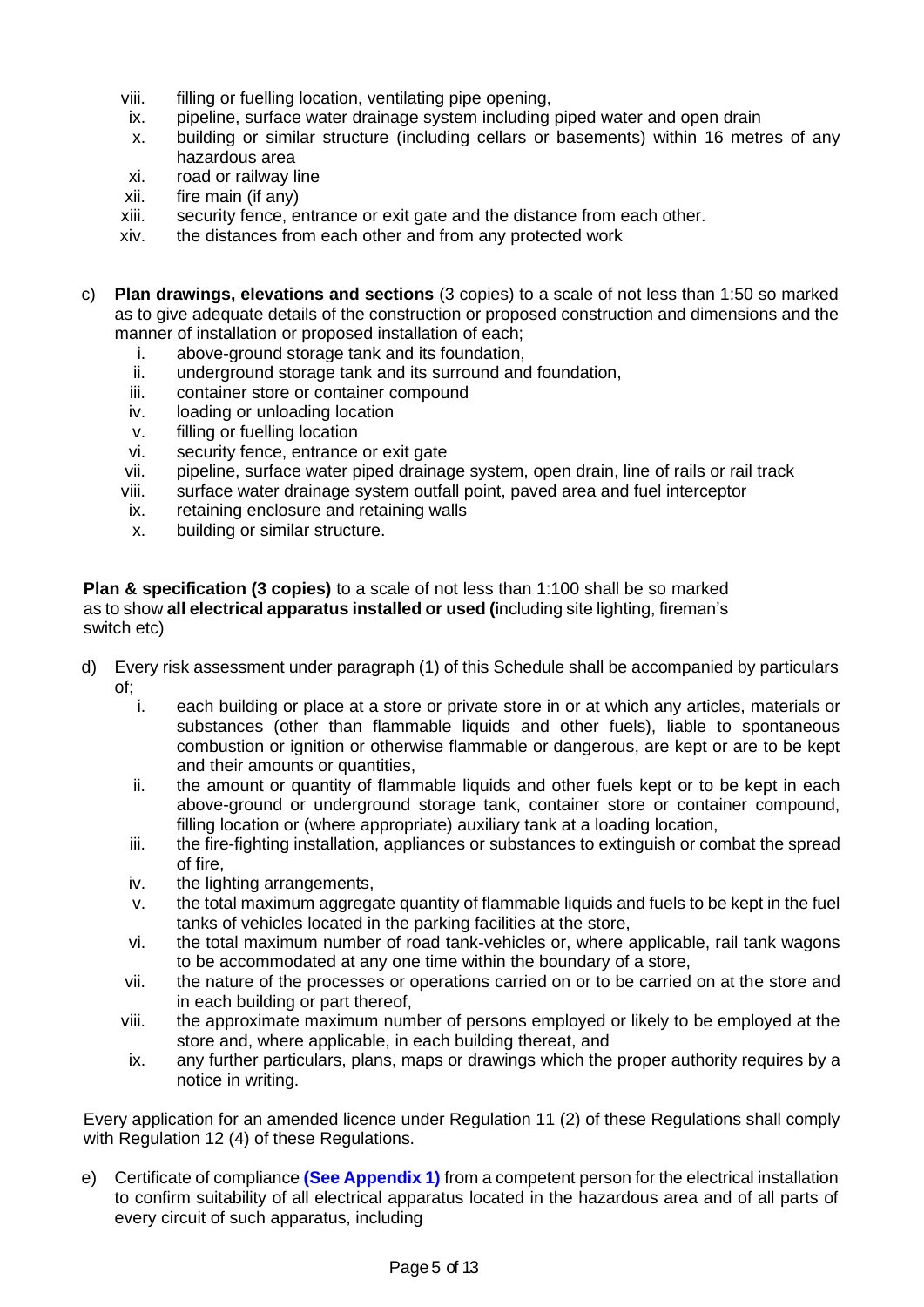- i. the verification of polarity,
- ii. the effectiveness of the earth loop impedance,
- iii. the conductance of the earth conductor and earth plate or earth rods,
- iv. the effectiveness of every earth-leakage circuit breaker,
- v. the insulation resistance of every circuit, and
- vi. the suitability, effectiveness and condition of all cables, switches, fuses, plugs and socket outlets having due regard to the other provisions of this Regulations, and a certificate in an appropriate form of the results of every such inspection and test shall be kept available for inspection for not less than 2 years by the licensee, owner or contractor.
- f) A copy of current pressure test or leakproof test certificates in respect of the tank/s and pipe work.
- g) Written statement of the measuring devices used (i.e. dipping stick or tank gauging such as 'veeder-route' system) to establish the quantity of petroleum Class I or Class II during transfer from the tank-vehicle which can safely be accommodated in the tank or compartment.
- h) Where there is the discontinued use of underground storage tanks previously used for the storage of petroleum Class I or petroleum Class II – a certificate of decommissioning is required from a component person.
- i) Specification (i.e. type, manufacturer, model no.) for the proposed or existing dispensing units.
- j) Vapour Recovery.
- k) Delaration of suitability and maintenance regime (from the appointed technical advisor) for the fuel Interceptors serving the Forecourt, Unloading, Loading.

Every risk assessment for an amended licence under Regulation 12(2) of these Regulations shall be accompanied by

- (i) one plan (in metric units of measurement) or specification or appropriate particulars (3 copies) giving details of the proposed installation, alterations, enlargement, addition or reconstruction, and
- (ii) any further particulars, plans, maps or drawings which the proper authority requires by notice in writing.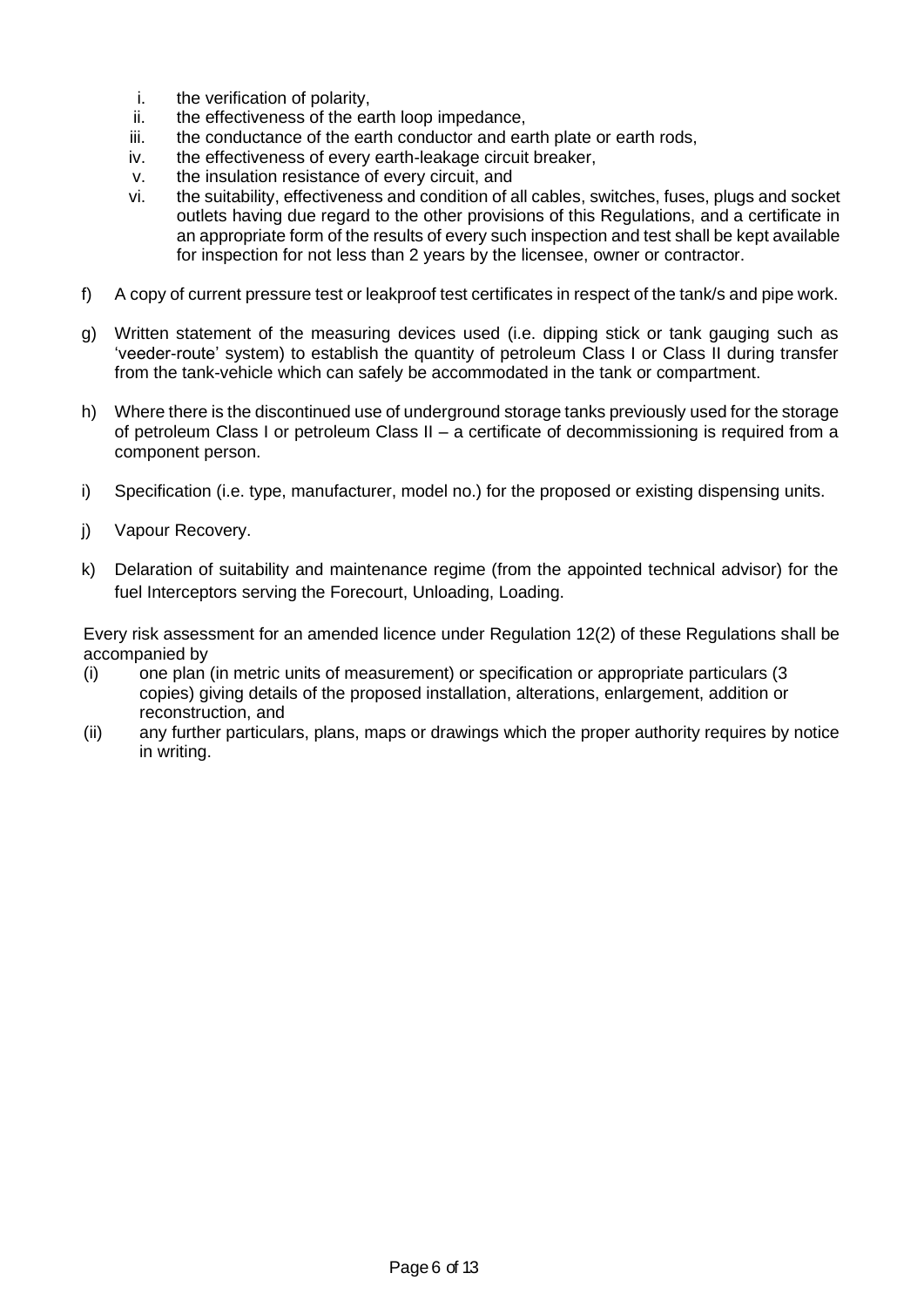#### **PART 3 - FEES (S.I. No 301 (1979)**

#### **Application Fees are as follows:**

| <b>Capacity of Store</b>                | Licence fee<br>per | <b>Licence</b><br>Fee |
|-----------------------------------------|--------------------|-----------------------|
|                                         | year or part       | $(3 \text{ years})$   |
|                                         | of year            |                       |
| Not exceeding 500 litres                | €3.81              | €11.43                |
| 500 litres to 2,500 litres              | €7.62              | €22.86                |
| 2,500 litres to 5,000 litres            | €11.43             | €34.28                |
| 5,000 litres to 25,000 litres           | €15.24             | €45.71                |
| 25,000 litres to 50,000 litres          | €30.47             | €91.42                |
| 50,000 litres to 100,000 litres         | €45.71             | €137.13               |
| 100,000 litres to 250,000 litres        | €63.49             | €190.46               |
| Over 250,000 litres                     | €126.97            | €380.92               |
|                                         |                    |                       |
| License Administration fee              | € 130              |                       |
| Amend Licence (less than 25,000 litres) | €3.81              |                       |
| Amend Licence (greater than 25,000      | 50% of Licence Fee |                       |
| litres)                                 |                    |                       |

**Note:** Under the new regulations as all flammable liquids and fuels are required to be licenced not just petroleum Class 1.

All flammable liquids and fuels i.e. Petrol, Diesel, Biofuel, LPG, CNG etc are required to be included in calculating the total capacity of the store.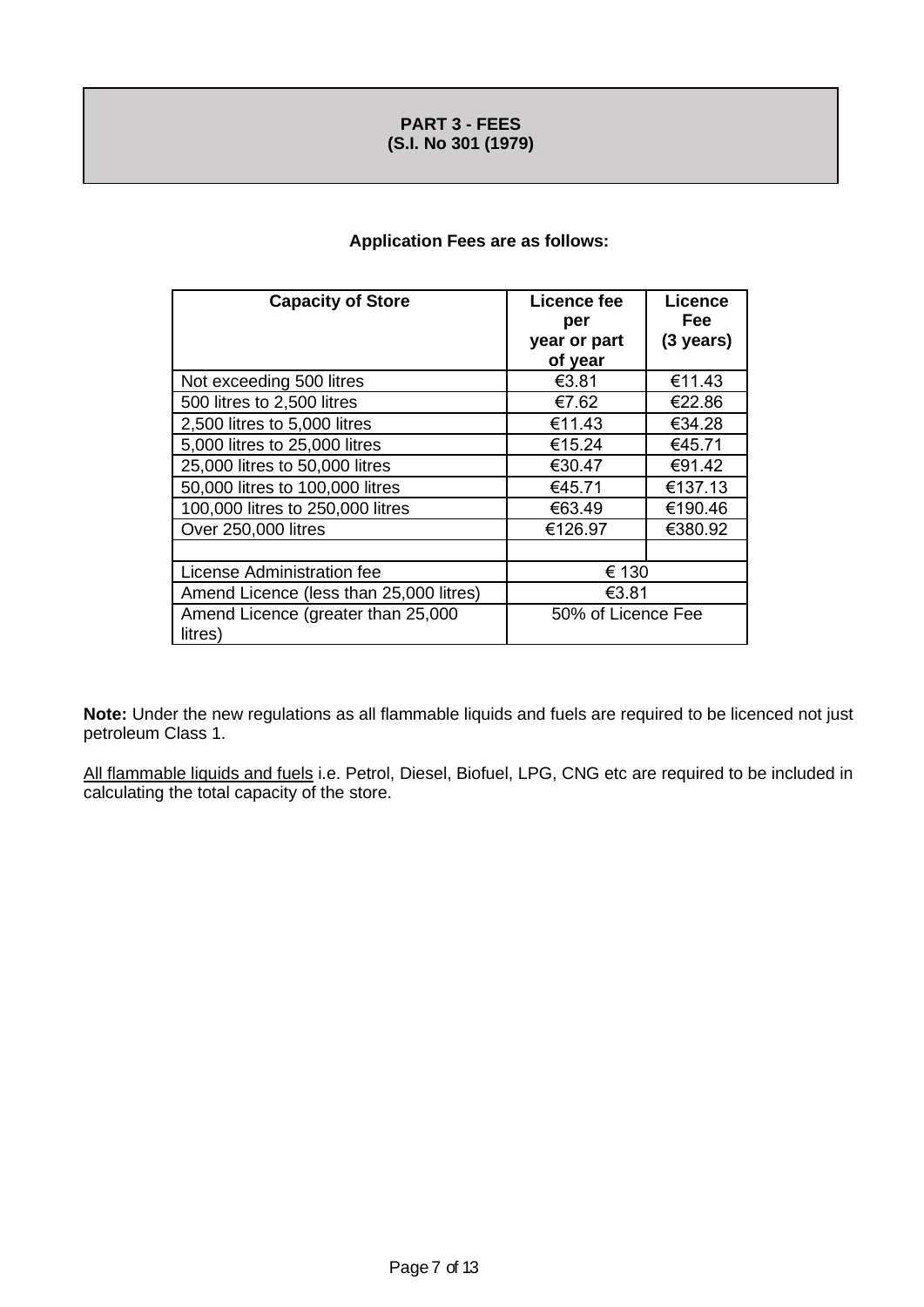#### **PART 4 - PUBLICATIONS FOR GOOD PRACTICE FOR RETAIL AND KERBSIDE RETAIL FLAMMABLE LIQUIDS AND FUELS STORES (Schedule 1)**

As per Regulation 4(3), updated or revised versions of these guidance documents will be published periodically on the relevant websites of Local Authorities, the Appeals Authority, and the Minister.

#### 1. **Publications which all stores must adhere to as far as is reasonably practicable**

- Energy Institute Design, construction, modification, maintenance and decommissioning of filling stations (known as the Blue Book)
- PELG Petrol filling stations Guidance on managing the risks of fire and explosion (The Red Guide)

#### **2. Publications which must be adhered to as far as is reasonably practicable if they apply to the store**

- Explosive Atmospheres at Places of Work (HSA, 2007)
- IS EN 60079-32-1 Explosive atmospheres: electrostatic hazards guidance
- IS EN 1127: 2011 Explosive atmospheres Explosion prevention and protection Part 1: Basic concepts and methodology
- IS EN 60079 Part 10.1 (Classification of areas Explosive Atmospheres)
- IS EN 62305 2011 Protection against lightning.IS CEN/TR 15281:2006 Guidance on inerting for the prevention of explosions
- A Guide to Risk Assessments and Safety Statements (HSA, 2016)
- IEC 31010:2009 Risk management Risk assessment techniques
- IS EN 14015: specification for the design and manufacture of site built, vertical, cylindrical, flat-bottomed, above ground, welded, steel tanks for the storage of liquids at ambient temperature and above
- Code of Practice for Working in Confined Spaces (HSA, 2017)
- Safety Signs at Places of Work (HSA, 2016)
- EN 61511 2017: Functional safety Safety instrumented systems for the process industry sector
- Guidance Note to Industry on Fire Water Retention Facilities (EPA 2019)
- IS EN 13565: 2009 Fixed Firefighting Systems Foam Systems Part 2: Design, Construction and Maintenance
- Energy Institute Fire precautions at petroleum refineries and bulk storage installations
- Energy Institute Guidelines on environmental risk assessment for major installations handling hazardous substances
- Energy Institute Model code of safe practice Part 1: The selection, installation, inspection, and maintenance of electrical and non-electrical apparatus in hazardous areas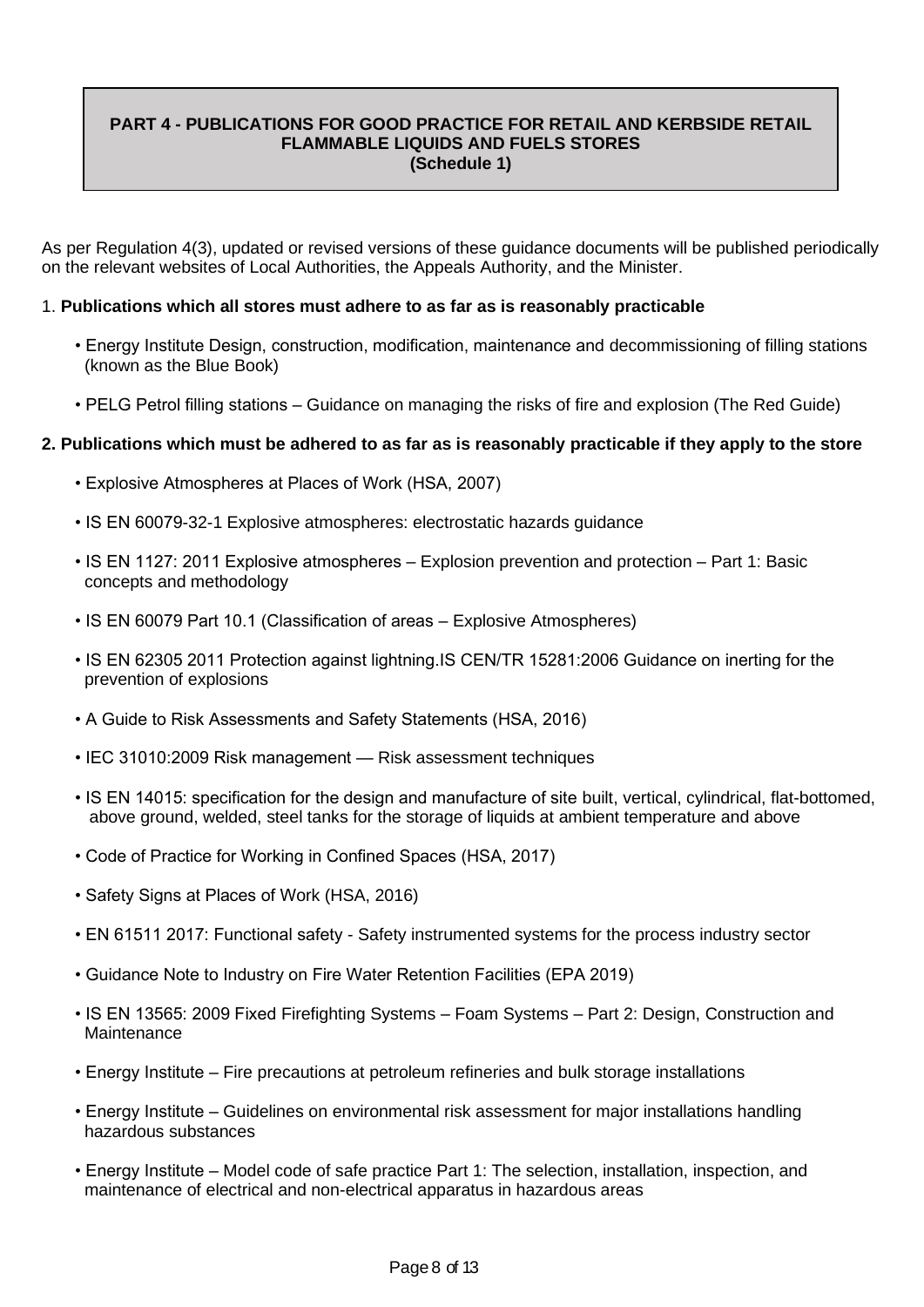- Energy Institute Model code of safe practice Part 12: Pressure vessel examination
- Energy Institute Model code of safe practice Part 13: Pressure piping systems examination
- Energy Institute Model code of safe practice Part 14: Inspection and testing of protective instrumentation systems
- Energy Institute Model code of safe practice Part 15: Area classification code for installations handling flammable fluids
- Energy Institute Model code of safe practice Part 16: Tank cleaning safety code
- Energy Institute Model code of safe practice Part 18: Occupational health
- Energy Institute Model code of safe practice Part 19: Fire precautions at petroleum refineries and bulk storage installations
- Energy Institute Model code of safe practice Part 2: Design, construction and operation of petroleum distribution installations
- Energy Institute Model code of safe practice Part 20: Code of practice for the design and operation of on-board truck computer systems for road tankers
- Energy Institute Model code of safe practice Part 21: Guidelines for the control of hazards arising from static electricity
- Energy Institute Model code of safe practice Part 3: Refining safety code
- Energy Institute Model code of safe practice Part 9: Liquefied petroleum gas, Volume 1: Large Bulk Pressure Storage & Refrigerated LPG
- Energy Institute A risk-based approach to hazardous area classification
- Health and Safety Executive (HSE) (UK) HSG 51 Storage of flammable liquids in containers
- HSE (UK) HSG 140 Safe use and handling of flammable liquids
- HSE (UK) HSG 176 Storage of flammable liquids in tanks
- HSE (UK) L133 Unloading petrol from road tankers
- Department for Environment, Food & Rural Affairs (UK) Process Guidance Note 1/13(13) Statutory guidance for storage, unloading and loading petrol at terminals
- Department for Environment, Food & Rural Affairs (UK) Process Guidance Note 1/14(13) Statutory guidance for unloading of petrol into storage, and motor vehicle refueling, at service stations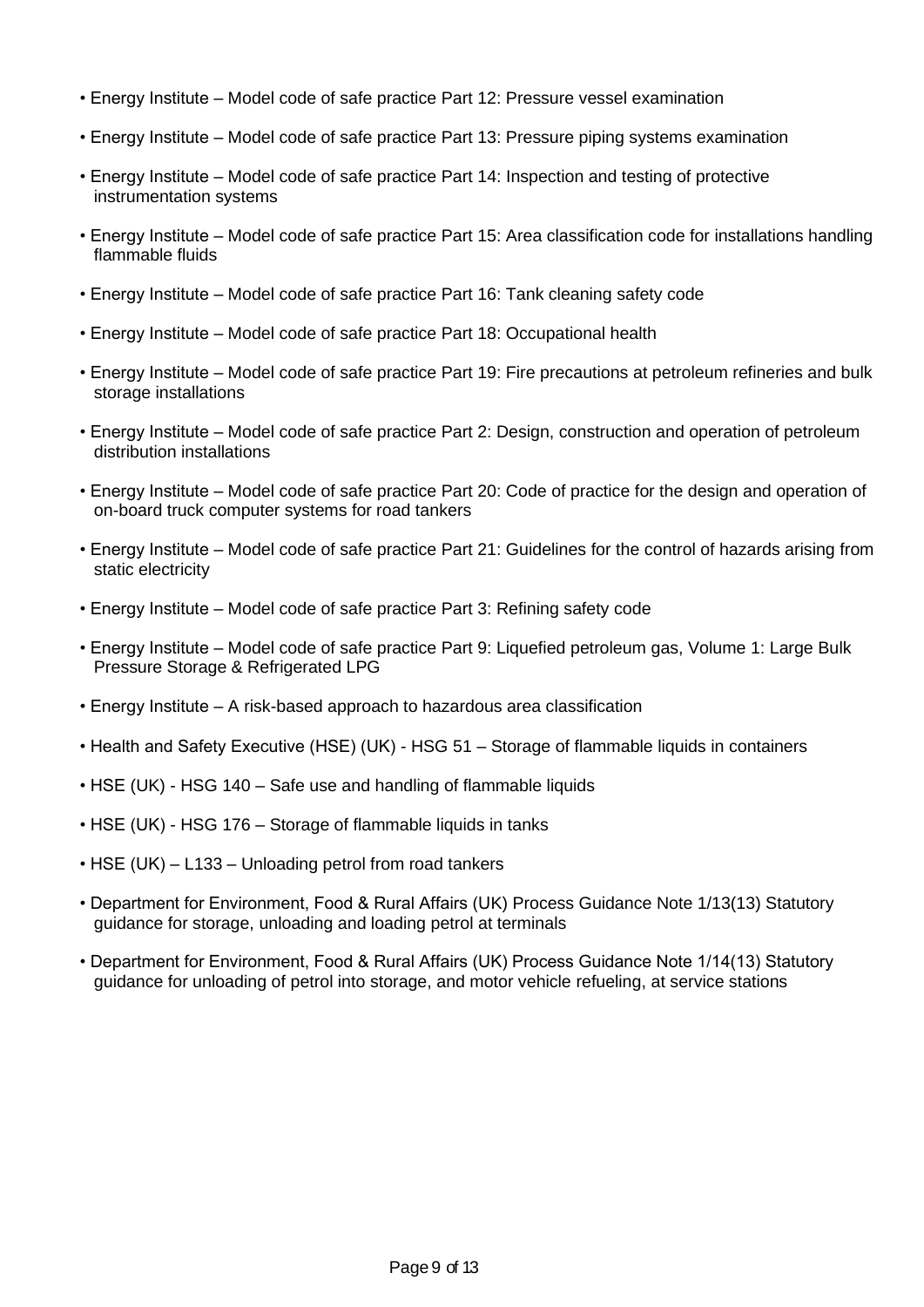## **PART 5 – NON-COMPLIANCE & ENFORCEMENT**

## **(Regulation 14)**

**Non-compliance** - Sections 64, 65, 66, 67 and 68 of the Act of 2005 shall apply and an authorised person, as specified in Regulation 18, may exercise any of the powers specified in those sections for the purposes of ensuring compliance by a licensee or owner or operator with the risk assessment, conditions of a licence or Certificate of Operation, or the applicable Standards, Codes of Practice or Guidance Documents as set out in Part 1 of Schedule 1, and, where applicable, Part 2 of Schedule 1.

(2) The provisions of sections 20 and 20A of the Fire Services Act 1981 shall apply in respect of a fire safety notice or closure notice.

(3) For the purposes of paragraphs (1) and (2) and subject to any necessary modifications, section 3 of the Act of 2005 shall apply to the service of a notice or other document required or authorised to be served under sections 64, 65, 66, 67 and 68 of that Act.

**Note:** "Act of 2005" means the Safety, Health and Welfare at Work Act 2005 (No. 10 of 2005);

Under statutory Instrument No. 424 of 1999, the role of 'Minister' as referenced in the DSA 1972 is stated to mean the Health & Safety Authority. Copies of these Statutory Instruments are available on the Irish Government's Statute Book website www.irishstatutebook.ie where they are indexed by applicable year.

Persons having control of the construction of new petrol stations should apply for a Petroleum Licence as early as possible to ensure that the proposed construction of all aspects of the petrol station meet with Fire Service requirements.

Failure to apply for a licence will result in your premises being referred for a breach of the Dangerous Substances Act. Maximum fines under the Safety Health and Welfare at Work Act 2005 are now €3,000,000 and maximum prison sentence is 2 years. In addition, the person convicted can be ordered to pay the Authority's costs and expenses.

The Fire Service may also take action against 'any workplace' since the amendment of the Fire Services Act in 2003. Maximum fines under the Fire Services Act 1981 and 2003 are €130,000 and maximum prison sentence is 2 years. The Fire Services Act also includes provision for a maximum fine of €13,000 per day for offences continued after conviction.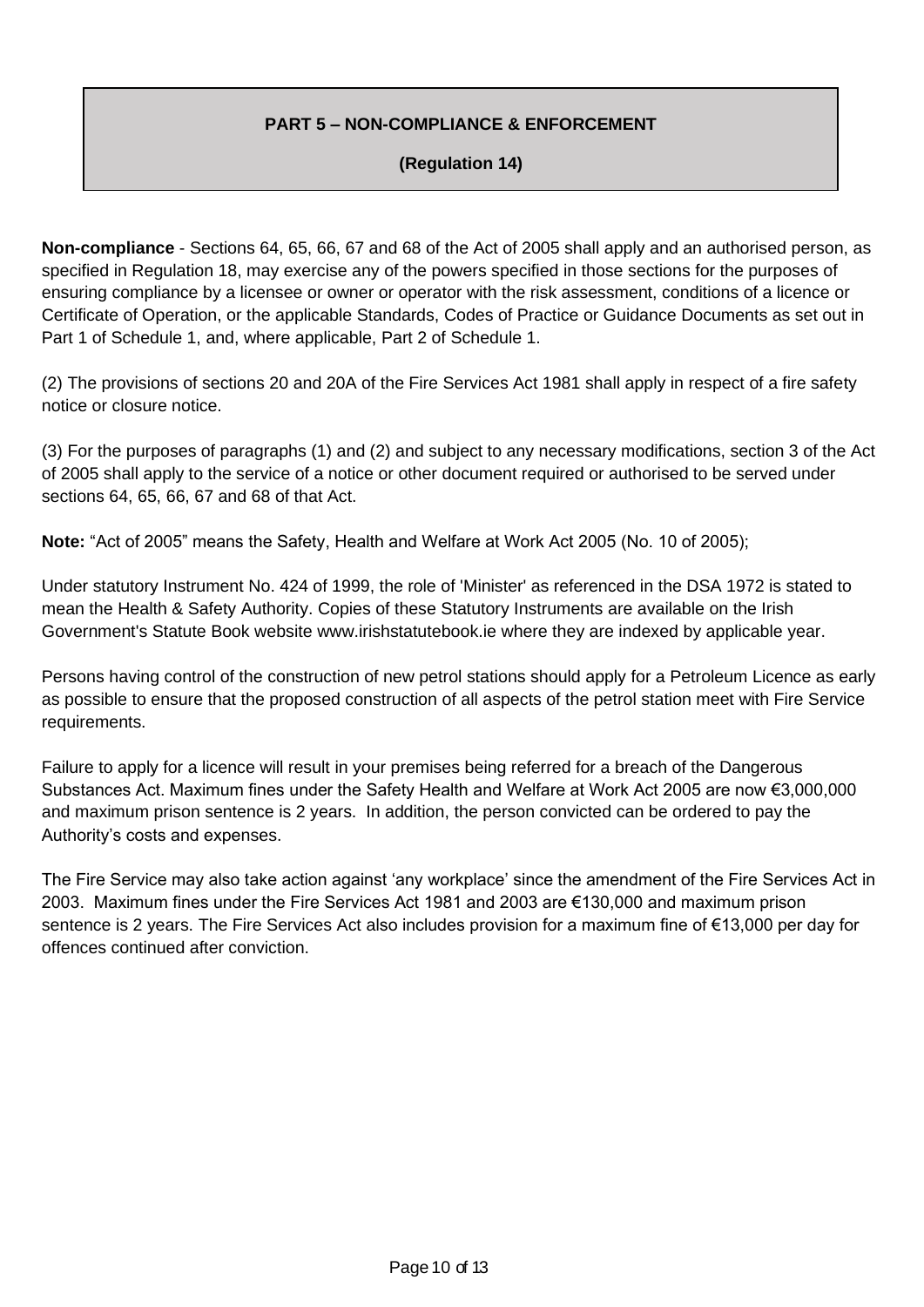# **PART 6 - APPLICATION FORM**

**(Regulation 8 & Schedule 2)**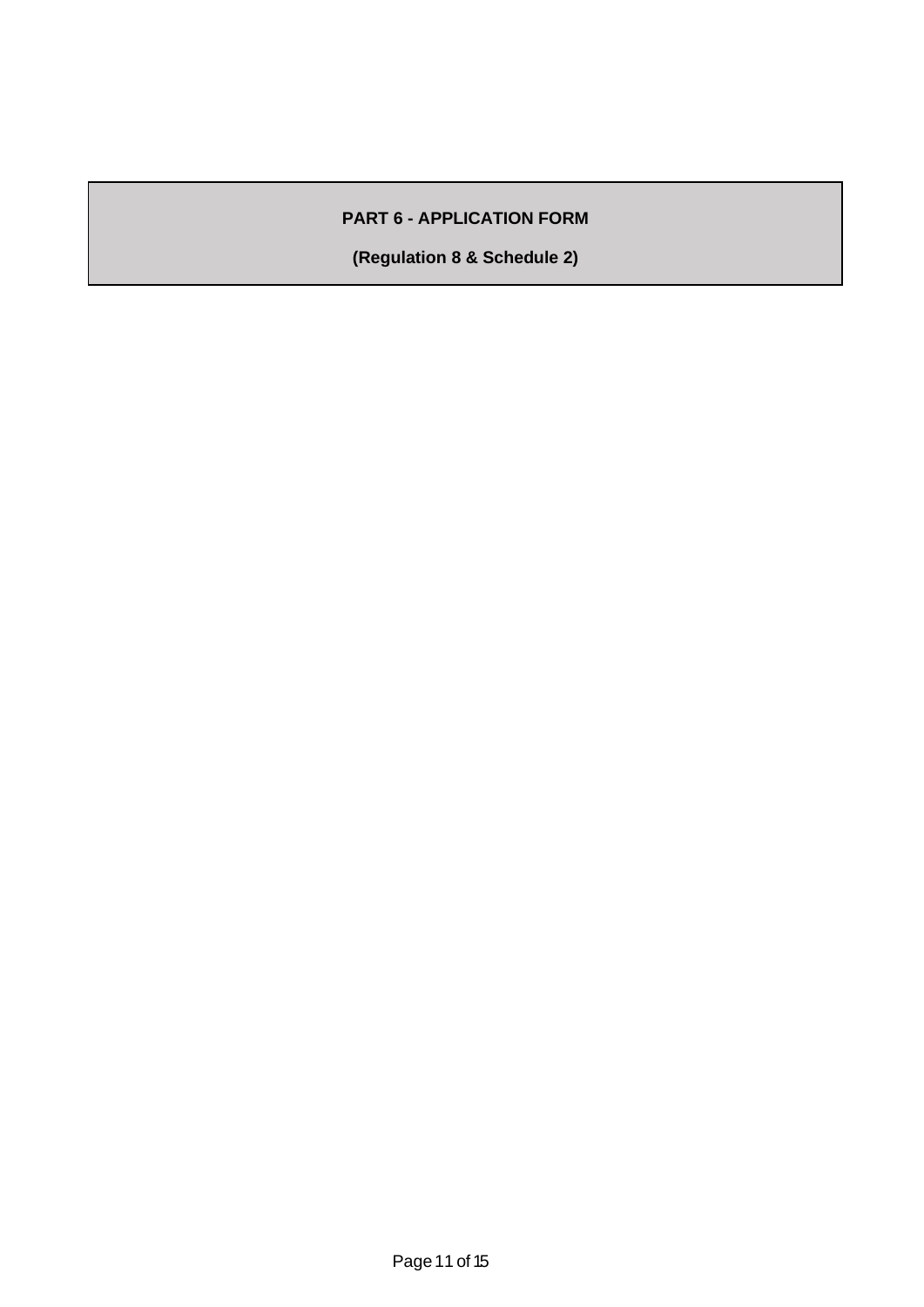

# **LEITRIM COUNTY COUNCIL**



**Dangerous Substances Act 1972 Dangerous Substances (Flammable Liquids and Fuels Distribution and Commercial Supply Stores) Regulations, 2019 Schedule 2 (Regulation 8)**

|                                                                                |                                            |                                         | <b>For Office Use</b> |                                                                                                      |  |
|--------------------------------------------------------------------------------|--------------------------------------------|-----------------------------------------|-----------------------|------------------------------------------------------------------------------------------------------|--|
|                                                                                | Date Received: ___________________________ |                                         |                       |                                                                                                      |  |
| Register Reference: _____________________                                      |                                            | Planning Reference: ___________________ |                       |                                                                                                      |  |
| Fee Received Date: ______________________                                      | Premises Number: ______________________    |                                         |                       |                                                                                                      |  |
| <b>Application for:</b>                                                        |                                            |                                         |                       |                                                                                                      |  |
| <b>First licence</b>                                                           | □                                          | <b>Retail Store</b>                     | $\Box$                | Please tick $\Box$                                                                                   |  |
| <b>Amended licence</b><br>Renewal of a licence<br><b>Transfer of a licence</b> | п<br>п<br>п                                | Kerbside Retail Store □                 |                       | appropriate boxes                                                                                    |  |
| Proposed Period for This Licence 1 Year □                                      |                                            |                                         | 2 Years $\Box$        | 3 Years □                                                                                            |  |
| Existing Licence No. (If Applicable) ________________                          |                                            |                                         |                       |                                                                                                      |  |
| 1. Applicant/Licensee:                                                         |                                            |                                         |                       |                                                                                                      |  |
|                                                                                |                                            |                                         |                       | Name and address/registered office of the company, firm or person: - _______________________________ |  |
|                                                                                |                                            |                                         |                       |                                                                                                      |  |
|                                                                                |                                            |                                         |                       |                                                                                                      |  |
|                                                                                |                                            |                                         |                       |                                                                                                      |  |
| Phone No.                                                                      |                                            |                                         |                       |                                                                                                      |  |
| 2. Location of the proposed distribution and commercial supply store: -        |                                            |                                         |                       |                                                                                                      |  |
|                                                                                |                                            |                                         |                       |                                                                                                      |  |
|                                                                                |                                            |                                         |                       |                                                                                                      |  |
|                                                                                |                                            |                                         |                       |                                                                                                      |  |
| Ordnance Survey Map reference ___________________                              |                                            |                                         |                       | Eircode. _____________________                                                                       |  |
|                                                                                |                                            |                                         |                       |                                                                                                      |  |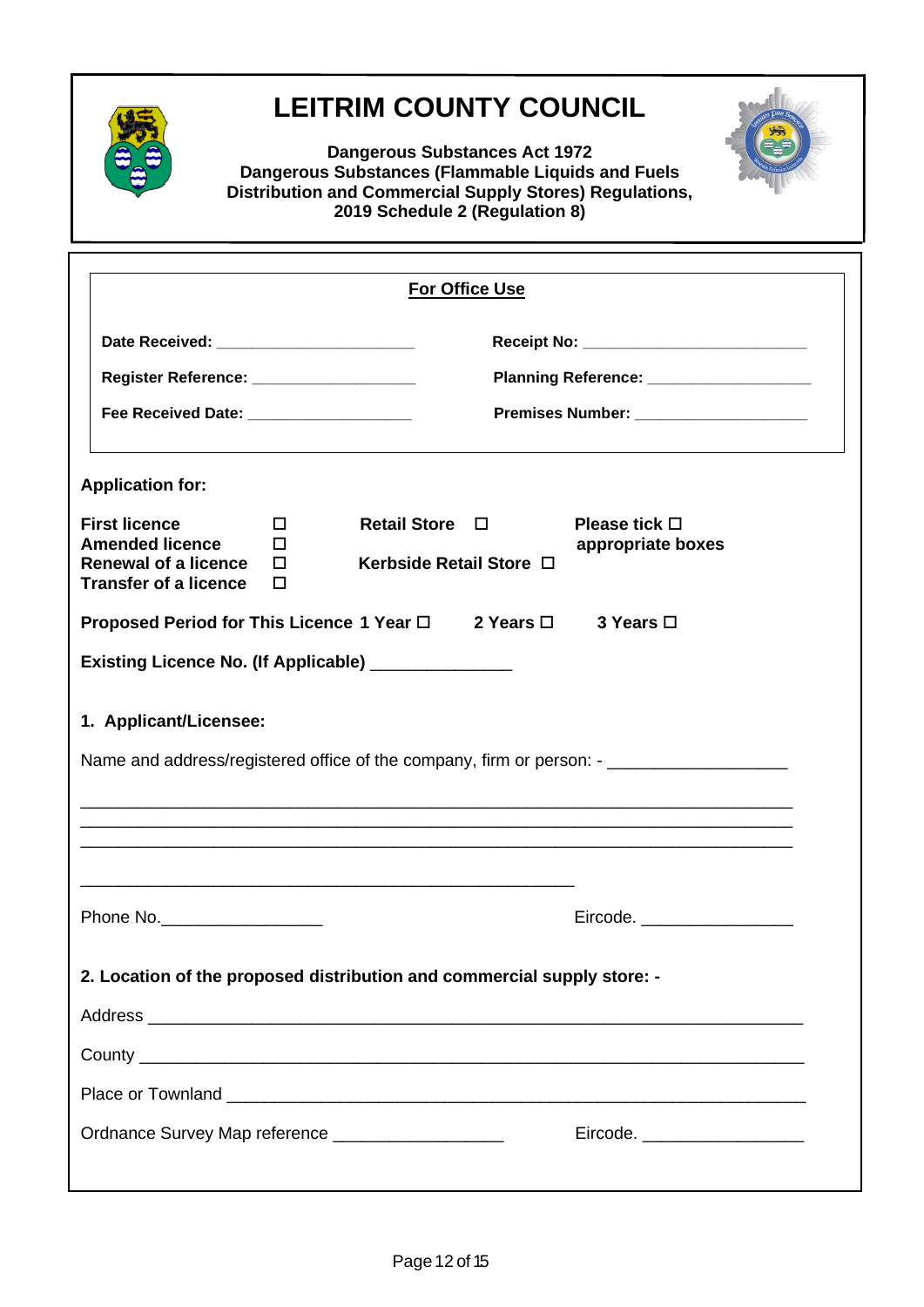| 3. Name of Consultant/Designer:                                                                                                   |                                                      |
|-----------------------------------------------------------------------------------------------------------------------------------|------------------------------------------------------|
| Name and address of person(s) or firm(s) responsible for preparation of accompanying<br>plans, calculations and specifications: - |                                                      |
|                                                                                                                                   |                                                      |
|                                                                                                                                   | Phone No.____________________                        |
| 4. Name of licensee/owner or operator (if application is for transfer of a licence):                                              |                                                      |
|                                                                                                                                   |                                                      |
|                                                                                                                                   |                                                      |
| 5. Particulars of Plans accompanying this application (may be detailed on separate sheet):                                        |                                                      |
|                                                                                                                                   |                                                      |
|                                                                                                                                   |                                                      |
| 6. Maximum quantity of Category or Categories of flammable liquids stored or to be stored at<br>the store: -                      |                                                      |
| <b>Category 1:</b> Iitres in container stores                                                                                     | <b>Category 2:</b> ______ litres in container stores |
| litres in underground tanks                                                                                                       | litres in underground tanks                          |
| litres in aboveground tanks                                                                                                       | litres in aboveground tanks                          |
| _ litres in container stores<br>Category 3:                                                                                       | Total Capacity of Stores: 1994 1994                  |
| litres in underground tanks                                                                                                       |                                                      |
| litres in aboveground tanks                                                                                                       |                                                      |
|                                                                                                                                   |                                                      |
|                                                                                                                                   |                                                      |
|                                                                                                                                   |                                                      |
|                                                                                                                                   |                                                      |

Г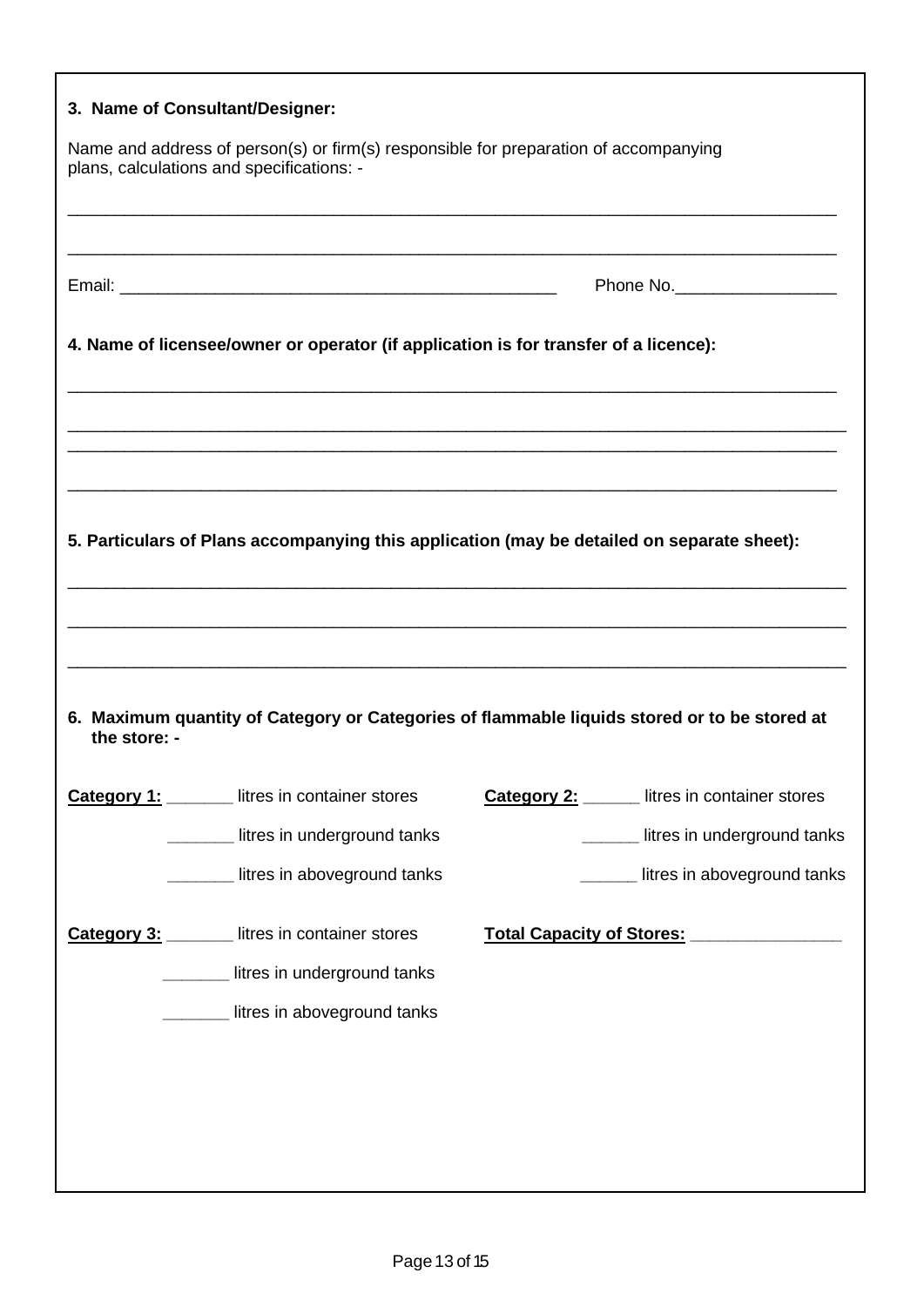| 7. Other Fuels (State units measurement) e.g. Hydrogen, LPG or caged gas cylinders etc:-                                                                            |                                                                                                            |  |  |  |  |
|---------------------------------------------------------------------------------------------------------------------------------------------------------------------|------------------------------------------------------------------------------------------------------------|--|--|--|--|
| Name of Fuel: ___________________________                                                                                                                           |                                                                                                            |  |  |  |  |
| litres in container stores                                                                                                                                          | litres in container stores                                                                                 |  |  |  |  |
| _______ litres in underground tanks                                                                                                                                 | Letter in underground tanks                                                                                |  |  |  |  |
| ______ litres in aboveground tanks                                                                                                                                  | Letter in above ground tanks                                                                               |  |  |  |  |
|                                                                                                                                                                     |                                                                                                            |  |  |  |  |
| Lettuck in container stores                                                                                                                                         | ______ litres in container stores                                                                          |  |  |  |  |
| litres in underground tanks                                                                                                                                         | _______ litres in underground tanks                                                                        |  |  |  |  |
| Letter in above ground tanks                                                                                                                                        | ______ litres in aboveground tanks                                                                         |  |  |  |  |
| 8. Amount of fee (accompanying this application): -<br>Proposed Period For This Licence 1 Year □ 2 Years □                                                          | 3 Years □<br>This licence application must be accompanied by a risk assessment and drawings as laid out in |  |  |  |  |
| Regulation 12 and Schedule 4 of the Dangerous Substances (Flammable Liquids and Fuels<br>Distribution and Commercial Supply Stores) Regulations, 2019.              |                                                                                                            |  |  |  |  |
| <b>Declaration</b><br>I, ___________________________________, hereby certify that the information supplied above is true<br>to the best of my knowledge and belief. |                                                                                                            |  |  |  |  |
|                                                                                                                                                                     |                                                                                                            |  |  |  |  |
|                                                                                                                                                                     |                                                                                                            |  |  |  |  |